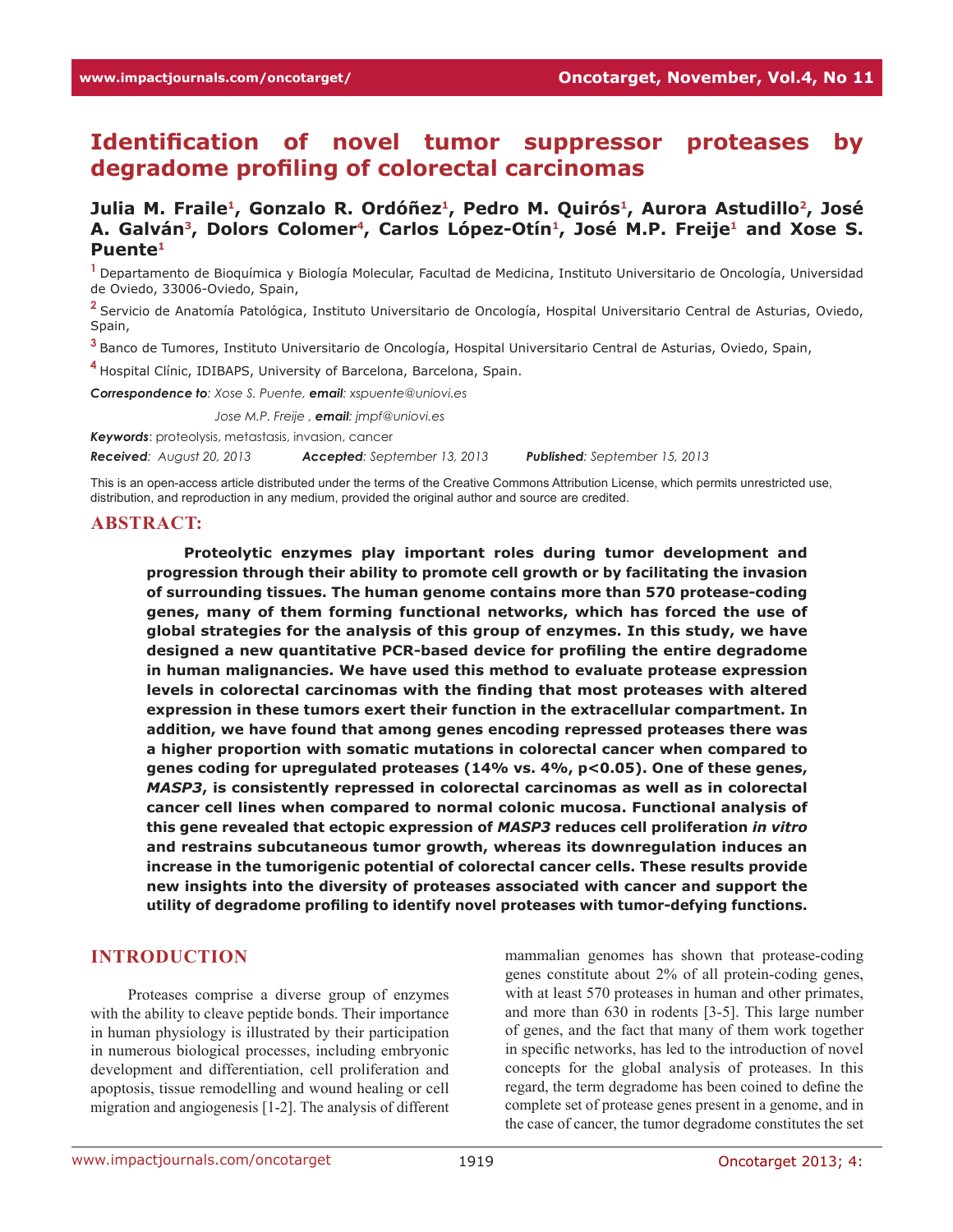of genes expressed by a tumor during disease progression [6-7].

Tumor proteases have been widely studied during the last decades due to their ability to cleave the extracellular matrix, facilitating tumor invasion and metastasis, or to activate specific cytokines and growth factors necessary for tumor growth and angiogenesis [8- 10]. The relevance of proteases in cancer is underscored by the finding that a growing number of protease genes are mutated in different malignancies [11-17]. Furthermore, changes in the expression profile of proteolytic genes have been widely associated with tumor development. Thus, overexpression of *MMP1* or *MMP2* has been shown to be necessary to form lung metastasis by breast tumor cells [18] and expression of specific proteases is a hallmark of many tumor types [19-21]. Due to the initial discovery of proteases with tumor promoting activities, most expression profiling studies have focused their attention on proteases overexpressed by tumor cells, while little attention has been paid to proteases whose expression was repressed during malignant transformation. However, a growing body of evidence is showing that certain proteases can have tumor-defying functions, with some of them constituting *bona fide* tumor suppressors. This is the case of CYLD1, whose mutations cause cylindromatosis; A20, in which chromosomal deletions and inactivating mutations have been found in several lymphoma subtypes; BAP1, with point mutations and deletions described in breast and lung cancer and melanoma; CASP8, mutated in lymphoproliferative syndromes and different carcinomas, or USP7, implicated in p53 deubiquitylation [22-23]. Remarkably, some proteases hamper tumor growth or progression when either produced by tumor cells or by the tumor stroma [24-26]. In addition, the recent sequencing of cancer genomes is identifying novel somatic mutations affecting protease-coding genes [27-30], reinforcing the hypothesis that inactivation of certain proteases, by either somatic mutation or gene repression, might contribute to cancer development.

In this work, we have designed a new quantitative qPCR-based device for profiling the entire degradome in human. The use of a TaqMan-based approach allows a better quantification of differences in expression between biological samples, as well as provides an unmatched sensitivity to detect transcriptional changes affecting genes with low expression levels, which are usually difficult to determine when using traditional hybridization-based detection methods. We have used this new platform to assess and compare protease expression levels in normal mucosa and colorectal tumor samples. Thus, we have centered our attention on proteases whose expression was repressed in colorectal carcinoma providing the utility of degradome profiling as a good instrument to identify novel proteases with antitumor properties.

## **RESULTS**

## **Expression of extracellular proteases is largely altered in colorectal carcinomas**

To identify proteases differentially expressed in colon cancer, we obtained RNA from colon and rectal carcinomas as well as matched normal mucosa from 14 different patients diagnosed with colon cancer at different stages of progression, and subjected to surgery (Supplementary Table S1). Quantitative expression of human proteases and protease inhibitor genes was analyzed using two custom-designed TLDAs, with specific probes for 545 different human proteases, and 65 protease inhibitor genes. A comparison between tumor and normal samples resulted in the identification of genes with changes in expression of more than 4 RQs between tumor and normal samples. These included 21 protease genes overexpressed in tumor tissue, and 35 protease genes which were downregulated (Figure 1 and Table 1). Interestingly, we found a significant difference in the subcellular localization of proteases with altered expression in the tumor. This effect was evident for proteases overexpressed in tumor samples, as more than 90% of them have an extracellular localization (19 extracellular *vs.* 2 intracellular,  $p<0.001$ ). This difference in the subcellular localization cannot be attributed to differences in the content of the arrays (266 *vs.* 264) nor to the normal expression of proteases in colon tissue, as intracellular and extracellular protease-coding genes are similarly expressed in these samples (219 extracellular *vs.* 255 intracellular). A similar trend was observed for protease genes downregulated in the tumor (24 extracellular *vs.* 11 intracellular, p=0.03). Additionally, analysis of protease inhibitors allowed us to identify three extracellular protease inhibitors overexpressed in tumor samples, while only one intracellular inhibitor was repressed (Table 1), suggesting that inhibitors follow a similar trend as proteases. Together, these data suggest that changes in the regulatory pathways in colon carcinoma cells predominantly affect proteases exerting their activity in the extracellular matrix and on the cell surface compartments.

## **Identification of novel proteases differentially expressed in colorectal cancer**

The degradome expression profiling of colorectal cancer using TLDAs allowed us to identify several proteases with consistent changes in the expression pattern between tumor and normal tissue in different patients (Figure 1 and Table 1). As expected, among the overexpressed genes in tumor samples we found several genes previously identified as upregulated in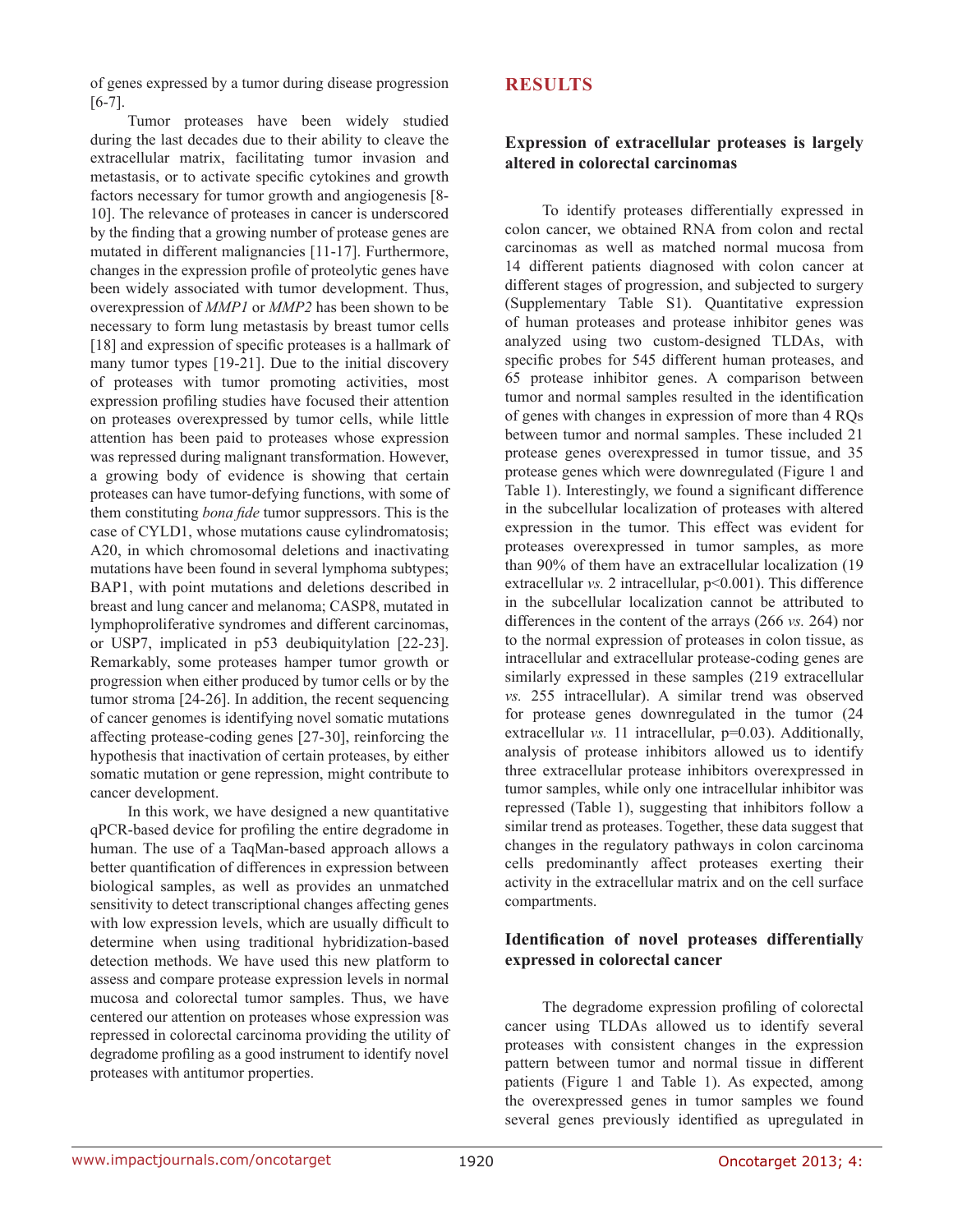this pathology, including several members of the matrix metalloproteinase family (*MMP1*, *MMP3*, *MMP7*, *MMP10*, *MMP11*), members of the kallikrein family of serine-peptidases (*KLK6*, *KLK8*, *KLK10*), as well as *DPEP1* or *PRSS22* among others [31-34]. The expression of some of these genes was up to 800 times higher in



**Figure 1: Degradome expression profiling of colorectal carcinoma.** Proteolytic genes are classified according to their catalytic class, and changes in the expression between colorectal carcinoma and normal mucosa are represented as median RQ (RQ=2-ΔΔCt) for genes upregulated in cancer samples and as -1/RQ for genes with higher expression in the normal tissue. Gene symbols are shown for those genes with RQ>4 or -1/RQ<-4.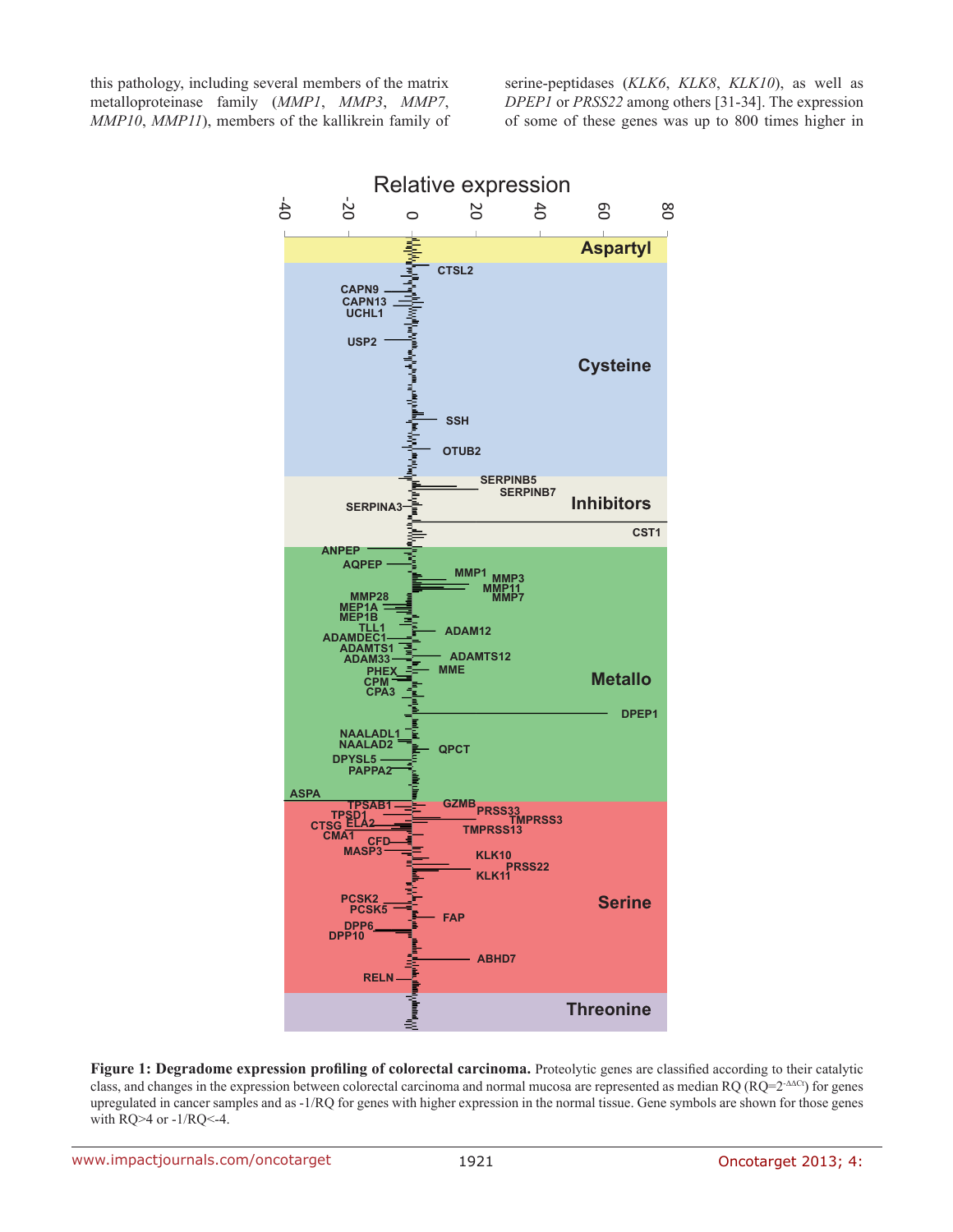## **Table 1: Proteases and protease inhibitors differentially expressed in colorectal cancer**

| <b>Protease</b>                                  | Gene               | <b>RO</b> | Localization                    | <b>Process</b>               | <b>Activity</b> |
|--------------------------------------------------|--------------------|-----------|---------------------------------|------------------------------|-----------------|
| Dipeptidase 1 (renal)                            | DPEP1              | 61.2      | EC-TM                           | Renal metabolism             | Protease        |
| Transmembrane protease, serine 3                 | TMPRSS3            | 20.0      | EC-TM                           | Development of the inner ear | Protease        |
| Brain serine proteinase 2                        | PRSS <sub>22</sub> | 18.3      | $EC-S$                          | Inmune response              | Protease        |
| Epoxide hydrolase 4                              | ABHD7              | 18.0      | EC-TM                           | Unknown                      | <b>NPH</b>      |
| Stromelysin 1                                    | MMP3               | 17.8      | EC-S                            | EC matrix degradation        | Protease        |
| Matrix metallopeptidase 7                        | MMP7               | 16.6      | $EC-S$                          | EC matrix degradation        | Protease        |
| Kallikrein-related peptidase 10                  | KLK10              | 11.5      | $\mathsf{EC}\text{-}\mathsf{S}$ | EC matrix degradation        | Protease        |
| Matrix metallopeptidase 1                        | MMP1               | 10.7      | $\mathsf{EC}\text{-}\mathsf{S}$ | EC matrix degradation        | Protease        |
| Matrix metallopeptidase 11                       | MMP11              | 9.9       | $EC-S$                          | EC matrix degradation        | Protease        |
| ADAMTS12                                         | ADAMTS12           | 8.9       | $EC-S$                          | EC matrix degradation        | Protease        |
| Protease, serine 33                              | PRSS33             | 8.9       | $\mathsf{EC}\text{-}\mathsf{S}$ | Unknown                      | Protease        |
| Kallikrein-related peptidase 11                  | KLK11              | 8.3       | EC-S                            | EC matrix degradation        | Protease        |
| Sonic hedgehog homolog<br>(Drosophila)           | <b>SHH</b>         | 7.8       | EC-TM                           | Embryo patterning            | Protease        |
| ADAM metallopeptidase domain 12                  | ADAM12             | 7.3       | EC-TM                           | Adipogenesis and myogenesis  | Protease        |
| Seprase                                          | <b>FAP</b>         | 7.1       | EC-TM                           | Inmune response              | Protease        |
| Otubain 2                                        | OTUB <sub>2</sub>  | 5.7       | IC                              | Unknown                      | Protease        |
| Cathepsin L2                                     | CTSL <sub>2</sub>  | 5.3       | IC                              | Corneal physiology           | Protease        |
| Neprilysin                                       | <b>MME</b>         | 5.3       | EC-TM                           | Renal metabolism             | Protease        |
| Glutaminyl-peptide cyclotransferase              | <b>OPCT</b>        | 5.3       | $EC-S$                          | Peptides cyclization         | <b>NPH</b>      |
| Transmembrane protease, serine 13                | TMPRSS13           | 4.8       | EC-TM                           | Growth factor processing     | Protease        |
| Granzyme B                                       | <b>GZMB</b>        | 4.2       | EC-S                            | Inmune response              | Protease        |
| Cystatin SN                                      | CST <sub>1</sub>   | 80.0      | $EC-S$                          | Cysteine protease inhibitor  | Inhibitor       |
| serpin peptidase inhibitor, clade B,<br>member 7 | <b>SERPINB7</b>    | 20.7      | EC-S                            | Serine protease inhibitor    | Inhibitor       |
| serpin peptidase inhibitor, clade B,<br>member 5 | <b>SERPINB5</b>    | 14.0      | EC-S                            | Serine protease inhibitor    | Inhibitor       |

## **Overexpressed in tumor tissue**

## **Downregulated in tumor tissue**

| Protease                                         | Gene              | <b>RQ</b> | <b>Localization</b> | <b>Process</b>                              | <b>Activity</b> |
|--------------------------------------------------|-------------------|-----------|---------------------|---------------------------------------------|-----------------|
| Aspartoacylase                                   | <b>ASPA</b>       | 40.1      | IС                  | NAA to aspartate and acetate<br>conversion  | <b>NPH</b>      |
| Chymase 1, mast cell                             | CMA1              | 21.0      | $EC-S$              | EC matrix degradation                       | Protease        |
| Alanyl (membrane) aminopeptidase                 | <b>ANPEP</b>      | 13.9      | EC-TM               | Digestion                                   | Protease        |
| Cathepsin G                                      | <b>CTSG</b>       | 13.2      | $EC-S$              | Inmune response                             | Protease        |
| Dipeptidyl-peptidase 10                          | DPP10             | 12.1      | EC-TM               | Voltage-gated potassium channels<br>binding | <b>NPH</b>      |
| Dipeptidyl-peptidase 6                           | DPP <sub>6</sub>  | 11.6      | EC-TM               | Voltage-gated potassium channels<br>binding | <b>NPH</b>      |
| Dihydropyrimidinase-related protein 5            | DPYSL5            | 9.9       | IC                  | Development. Differentiation                | <b>NPH</b>      |
| Matrix metallopeptidase 28                       | MMP28             | 9.2       | EC-S                | Tissue homeostasis. Wound repair            | Protease        |
| Tryptase delta 1                                 | TPSD1             | 9.0       | $EC-S$              | Unknown                                     | Protease        |
| Proprotein convertase subtilisin/kexin<br>type 2 | PCSK <sub>2</sub> | 8.9       | IC                  | Prohormones processing                      | Protease        |
| Meprin beta subunit                              | MEP1B             | 8.7       | EC-TM               | Unknown                                     | Protease        |
| Mannan-binding lectin serine<br>peptidase 3      | MASP3             | 8.7       | $EC-S$              | Lectin pathway of complement<br>activation  | Protease        |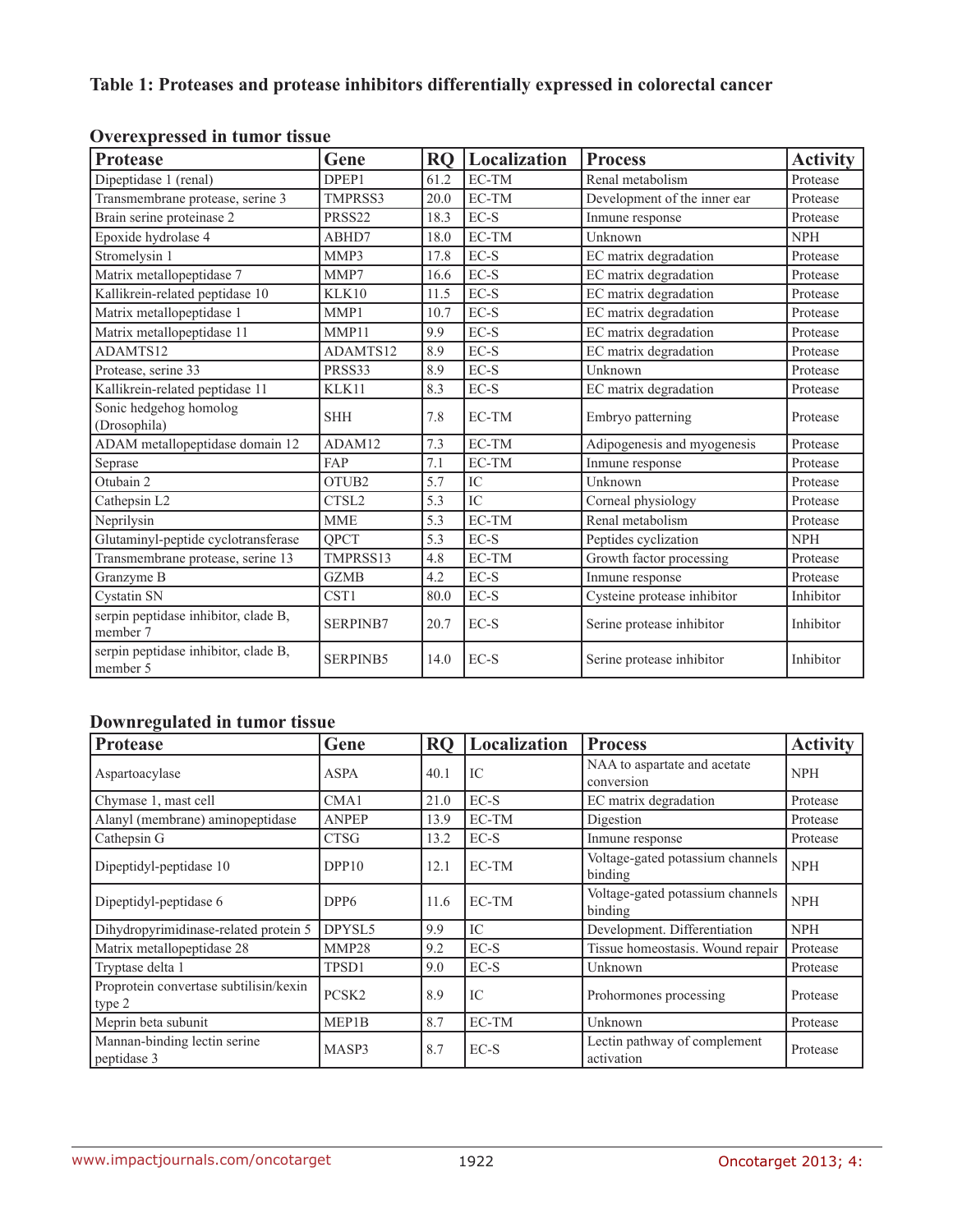| Calpain 9                                                        | CAPN9              | 8.7 | IC              | Digestion                                          | Protease   |
|------------------------------------------------------------------|--------------------|-----|-----------------|----------------------------------------------------|------------|
| Ubiquitin specific peptidase 2                                   | USP <sub>2</sub>   | 8.6 | IC              | Ubiquitin-dependent<br>catabolic<br>process        | Protease   |
| Aminopeptidase Q                                                 | <b>AQPEP</b>       | 7.9 | EC-TM           | Trophoblast implantation                           | Protease   |
| ADAM-like, decysin 1                                             | ADAMDEC1           | 7.9 | EC-S            | Dendritic cell function                            | Protease   |
| Complement factor D (adipsin)                                    | <b>CFD</b>         | 7.3 | $EC-S$          | Alternative complement pathway                     | Protease   |
| Pappalysin 2                                                     | PAPPA <sub>2</sub> | 6.8 | $EC-S$          | IGF processing                                     | Protease   |
| Granzyme M                                                       | <b>GZMM</b>        | 6.5 | IC              | Immune response                                    | Protease   |
| Carboxypeptidase M                                               | <b>CPM</b>         | 6.4 | EC-TM           | Monocyte<br>macrophage<br>to<br>differentiation    | Protease   |
| ADAM metallopeptidase domain 33                                  | ADAM33             | 6.3 | EC-TM           | $\&$<br>Asthma<br>bronchial<br>hyperresponsiveness | Protease   |
| Ubiquitin carboxyl-terminal esterase L1                          | UCHL1              | 5.9 | IC              | Ubiquitin-dependent<br>catabolic<br>process        | Protease   |
| Proprotein convertase subtilisin/kexin<br>type 5                 | PCSK5              | 5.9 | IC              | Integrin processing                                | Protease   |
| Elastase, neutrophil expressed                                   | ELA <sub>2</sub>   | 5.6 | $EC-S$          | Immune response                                    | Protease   |
| Tryptase alpha/beta 1, tryptase beta 2                           | TPSAB1             | 5.4 | EC-S            | Immune response                                    | Protease   |
| Meprin alpha subunit                                             | MEP1A              | 5.2 | EC-TM           | Unknown                                            | Protease   |
| Abhydrolase domain containing 12B                                | ABHD12B            | 5.1 | $\overline{IC}$ | Esterase                                           | <b>NPH</b> |
| Reelin                                                           | <b>RELN</b>        | 4.9 | $EC-S$          | Neural development                                 | Protease   |
| PHEX endopeptidase                                               | <b>PHEX</b>        | 4.9 | IC              | Bone mineralization                                | Protease   |
| Tolloid-like 1                                                   | TLL1               | 4.9 | $EC-S$          | Development. Differentiation                       | Protease   |
| Carboxypeptidase A3                                              | CPA3               | 4.6 | $EC-S$          | Secretory granule peptidase                        | Protease   |
| N-acetylated<br>$\alpha$ -linked<br>acidic<br>dipeptidase-like 1 | <b>NAALADL1</b>    | 4.4 | EC-TM           | Neuropeptide<br>alpha-NAAG<br>hydrolysis           | Protease   |
| N-acetylated<br>$\alpha$ -linked<br>acidic<br>dipeptidase 2      | NAALAD2            | 4.4 | EC-TM           | Neuropeptide<br>alpha-NAAG<br>hydrolysis           | Protease   |
| Calpain 13                                                       | CAPN13             | 4.1 | IC              | Unknown                                            | Protease   |
| ADAM with thrombospondin type 1<br>motif, 1                      | ADAMTS1            | 4.1 | $EC-S$          | EC matrix degradation                              | Protease   |
| Serpin peptidase inhibitor, clade A,<br>member 3                 | <b>SERPINA3</b>    | 4.2 | EC-S            | Immune response                                    | Inhibitor  |

IC, intracellular; EC, extracellular; S, secreted; TM, transmembrane; NPH, non-protease homologue

the tumor than in normal tissue, and their implication in colon cancer progression and invasion has already been demonstrated for some of them [35], validating the utility of degradome TLDAs to identify genes causally implicated in this pathology. Additionally, we were able to identify other genes highly upregulated in tumor samples, including *ABHD7*, *TMPRSS3* or *OTUB2*, which had not been previously associated with this pathology, and might constitute novel candidate genes for colon cancer. Similarly, a detailed analysis of genes downregulated in tumor samples resulted in the identification of protease genes including *MMP28*, *ANPEP, ADAMTS1* and *ADAMTS15*, previously known to be repressed in colon carcinoma or in other tumor types [36-38]. However, most of the genes with reduced expression in tumor samples had not been previously linked to this disease.

Although proteolytic enzymes have been widely characterized due to their pro-tumoral activities, recent reports have shown that some of these enzymes are tumor suppressors or have anti-tumoral effects [22, 24], suggesting that downregulation of their expression in tumor cells might contribute to tumor growth. In order to test this hypothesis, and to reduce the number of candidate genes, we first compared our list of the top fifty protease genes with altered expression in colon cancer to a list of genes somatically mutated in colon and breast cancers [27, 39]. This resulted in the identification of two upregulated genes (*DPEP1* and *MMP11*) as mutated in colon cancer and another three protease genes mutated in breast cancer (*TMPRSS3*, *ADAM12* and *MMP10*). In parallel studies for downregulated genes, we were able to identify seven genes with mutations in colon cancer (*DPP10*, *PCSK2*, *ADAM33*, *RELN*, *CAPN13*, *ADAMTS1* and *ADAMTS15*), and five genes with mutations in breast carcinomas (*MASP3*, *ABHD12B*, *TLL1*, *CPA3* and *DPP6*). The proportion of downregulated protease genes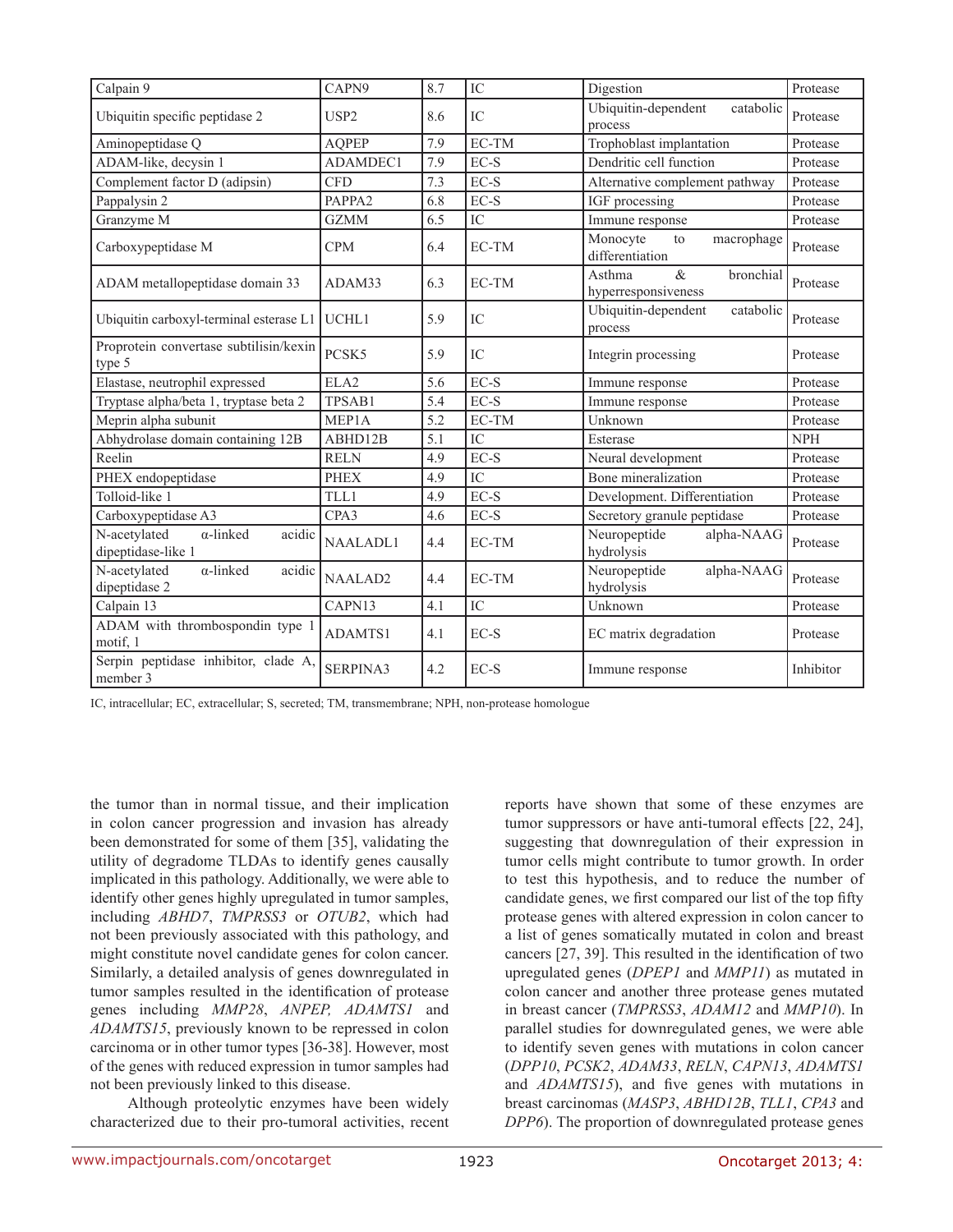with somatic mutations in colon cancer was significantly higher when compared to upregulated ones (14% *vs.* 4%, p<0.05). This difference could not be attributed to changes in the transcript length between both groups (3396 bp vs. 4251 bp), suggesting that it might constitute a functional difference.

To try to confirm the repression of these genes in colorectal cancer, we performed qPCR analysis of this subset of genes in a validation series of 28 additional patients, consisting of pairs of tumor and matched normal mucosa (Supplementary Table S2). This analysis

allowed us to corroborate that several of these proteasecoding genes were expressed in normal colon mucosa, but consistently downregulated in colorectal carcinoma samples (Figure 2a). In fact, in some samples the expression of three of these genes, encoding the nonprotease homologue DPP10, the proprotein convertase PCSK2 and the mannan-binding lectin serine peptidase 3 MASP3, are reduced up to a thousand fold in tumor tissue when compared to normal mucosa. No significant correlation between clinical stage and the expression of these genes could be established. Among the genes



**Figure 2: Identification of protease genes downregulated in colorectal cancer.** (a) Gene expression was quantified for nine different genes in a validation cohort of 28 colorectal carcinoma-normal mucosa pairs using qPCR. This led to the identification of proteolytic genes consistently downregulated in colorectal carcinomas. Fold change between tumor and normal tissue is expressed as RO values and significant differences were assessed by a non-parametric Mann Whitney-Wilcoxon test  $(*, p<0.01; **$ ,  $p<0.001$ ). (b) Immunohistochemical analysis of MASP3 expression in tumor and normal colorectal samples. MASP3 staining could be detected in normal colon mucosa (left panel), while no staining is detected in tumor tissue (right panel). (c) Expression of *MASP3* was quantified in different colorectal cancer cell lines. Colon fibroblasts were used as control for comparison. Data are expressed as fold change using RQ values. Significant differences were assessed by a non-parametric Mann Whitney-Wilcoxon test (\*, p<0.05).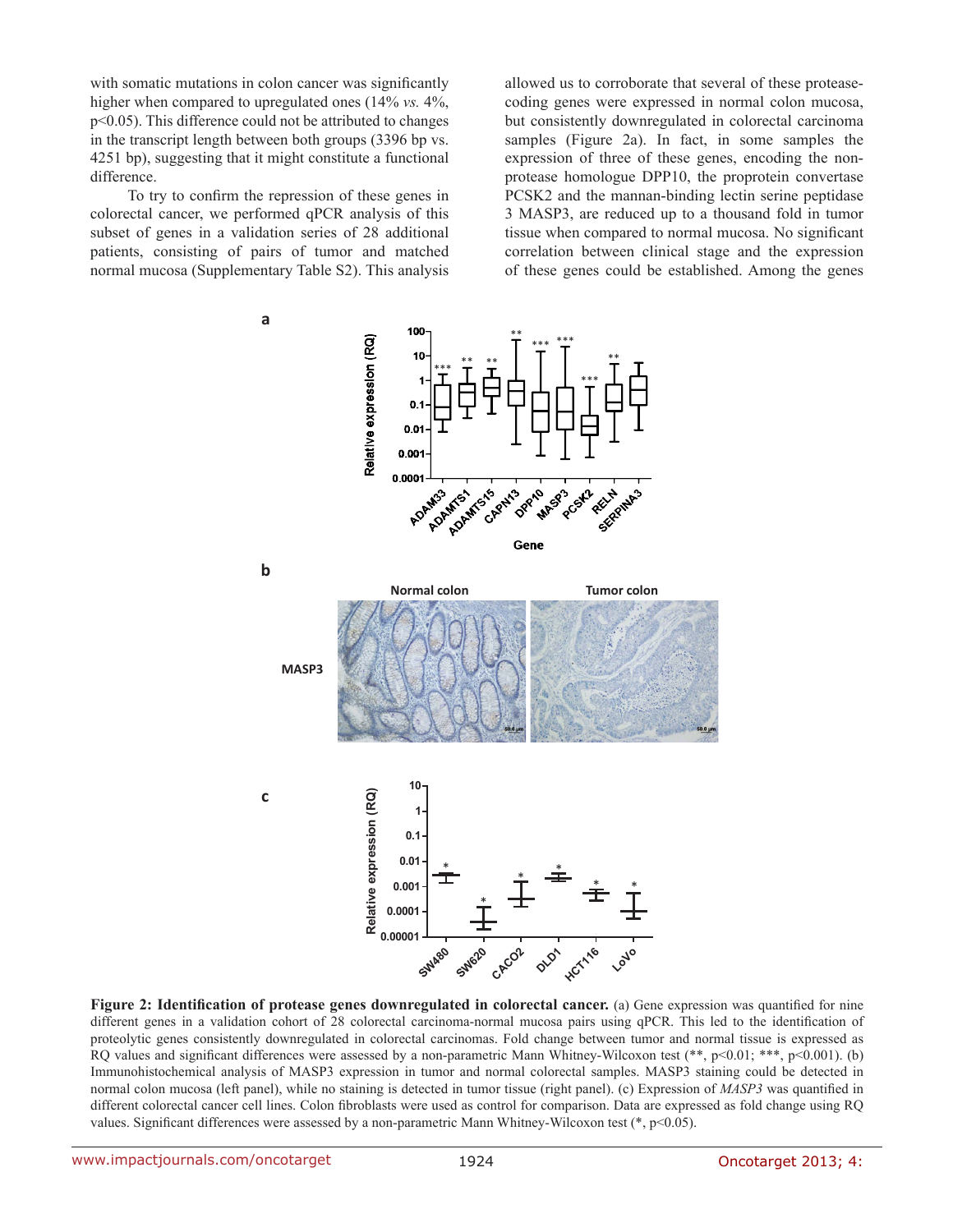downregulated in colorectal carcinomas, we decided to focus on *MASP3*, as this gene encodes a *bona fide* protease whose participation in tumor processes has not been studied before, and its role in immunological processes could contribute to the tumorigenic process. To further confirm these results, we performed an immunohistochemical analysis of normal and tumor colorectal sections to investigate the expression of MASP3. Thus, in agreement with the qPCR results, MASP3 was absent in the tumor tissue while its expression could be detected in the corresponding normal colon mucosa (Figure 2b). Together, these results suggest that diminished activity of this protease, either through changes in gene expression or through the acquisition of

somatic mutations, are common to colon tumors, and this gene could be causally implicated in the development of colorectal cancer.

#### **Antitumoral effects of MASP3 in colorectal carcinomas**

To further characterize this hypothesis as well as to perform functional analysis of this gene *in vitro* and *in vivo*, we studied the expression of *MASP3* in different colorectal cancer cell lines (CaCo2, DLD-1, HCT116, LoVo, SW480, SW620), as well as in colon fibroblasts. This analysis revealed that *MASP3* is expressed in normal



**Figure 3.** MASP3 expression reduces the proliferation of colorectal cancer cells and restrain tumor growth in a xenograft mouse model. HCT116 Luc2 (left side) and DLD- 1 (right side) colorectal cancer cells were transfected with a vector expressing *MASP3* cDNA, or with the empty vector as control. (a) Western-blot analysis showing the overexpression of *MASP3* in transfected cells. (b) Cell proliferation was quantified using an MTT-based assay. Each point was normalized with respect to 0 h and the mean  $\pm$  SEM was represented (\*, p<0.05; \*\*\*, p<0.001). Expression of *MASP3* resulted in a reduction in cell proliferation when compared to control cells. (c) Tumor xenograft experiments were carried out with cells overexpressing *MASP3* or transfected with the empty vector. Normalized photon flux  $\pm$  SEM (HCT116 Luc2) or tumor volume  $\pm$  SEM (DLD-1) was calculated for each group at the indicated times after injection and significant differences were assessed by a linear mixed-effects model (\*, p<0.05). Ectopic expression of *MASP3* blocked tumor formation compared to cells transfected with empty vector.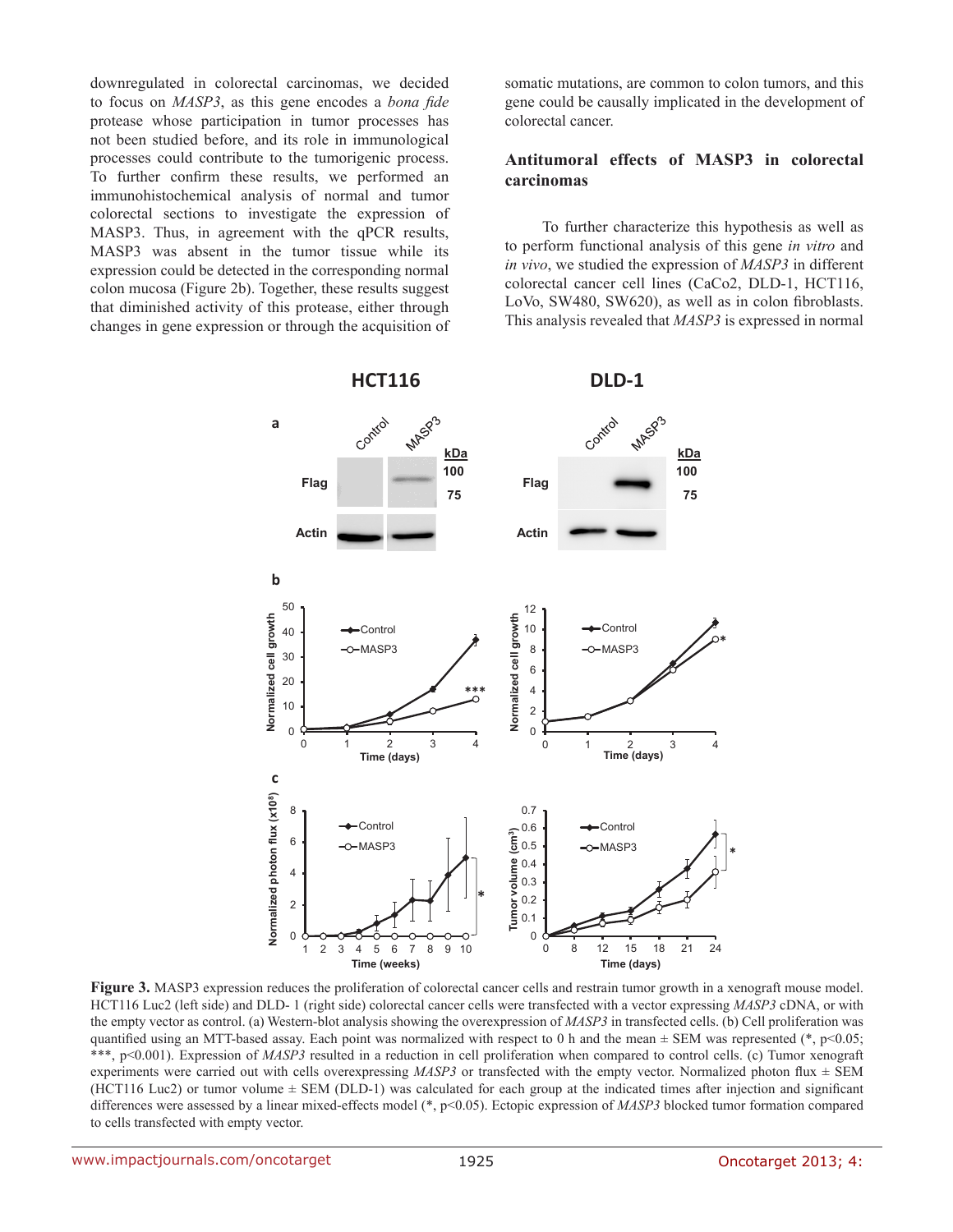colon fibroblasts, while its expression is significantly reduced in all six cancer cell lines examined, reaching changes greater than 1,000-fold (Figure 2c). These results suggest that these cell lines represent an adequate model to investigate whether expression of this protease might repress tumor growth *in vitro* or *in vivo*. To do that, we transfected the colon carcinoma cell lines HCT116 Luc2 and DLD-1 with an expression vector encoding *MASP3*, as well as with the empty vector. The overexpression of this gene was confirmed by Western Blot analysis (Figure 3a).

Overexpression of *MASP3* significantly reduced cell proliferation *in vitro* when compared to control cells (Figure 3b). In order to investigate if the observed reduction in proliferative potential was actually due to possible pro-apoptotic effects of this protein, we decided to compare the levels of apoptosis between HCT116 cells overexpressing *MASP3* and control cells. The analysis of PARP1 caspase cleavage products revealed no differences between both types of cells (Supplementary Figure S1), indicating that the antiproliferative action of *MASP3* is not derived from pro-apoptotic effects. Next, to investigate the *in vivo* significance of these results, we assayed the impact exerted by the ectopic expression of this protease on the tumorigenic potential of colon cancer cells, using a mouse xenograft model. Thus, HCT116 Luc2 cells

transfected with the empty vector readily yielded fastgrowing tumors when injected subcutaneously in nude mice. By contrast, overexpression of *MASP3* in this cell line abrogated its ability to produce detectable tumors in the same experiments (Figure 3c). *MASP3*-overexpressing DLD-1 cells produced detectable tumors, but their growth was significantly reduced when compared to control cells (Figure 3c).

As a complementary approach and due to the identification of *MASP3* as a gene consistently downregulated in colon carcinomas, we investigated whether depletion of this gene could increase the tumorigenic potential of HCT116 and DLD-1 cancer cells. Silencing of *MASP3* by transduction with lentiviral vectors encoding specific shRNAs resulted in a significant increase in tumor growth rate when compared to control cells (Figure 4). Together, these data suggest that *MASP3*  downregulation in colon carcinomas might be a required step in the development of the malignant phenotype by colon cancer cells, facilitating cell proliferation and tumor growth.

#### **DISCUSSION**

Proteases play critical roles in cancer biology, and all steps of cancer progression, from cell transformation



**Figure 4.** MASP3 downregulation increases the tumorigenic potential of colorectal cancer cells. HCT116 (left side) and DLD-1 (right side) colorectal cancer cells were transduced with *MASP3* shRNA vectors or with the empty vector as control. (a) The relative expression levels of *MASP3* were assayed by quantitative RT-PCR. (b) Tumor xenograft experiments were carried out with *MASP3*-silenced and control cells. Tumor volume was calculated for each group at the indicated times after injection and significant differences were assessed by a linear mixed-effects model (\*, p<0.05). shRNAs MASP3 denotes the pool of 4 available silencing vectors, shRNA MASP3 A denotes the most efficient individual vector.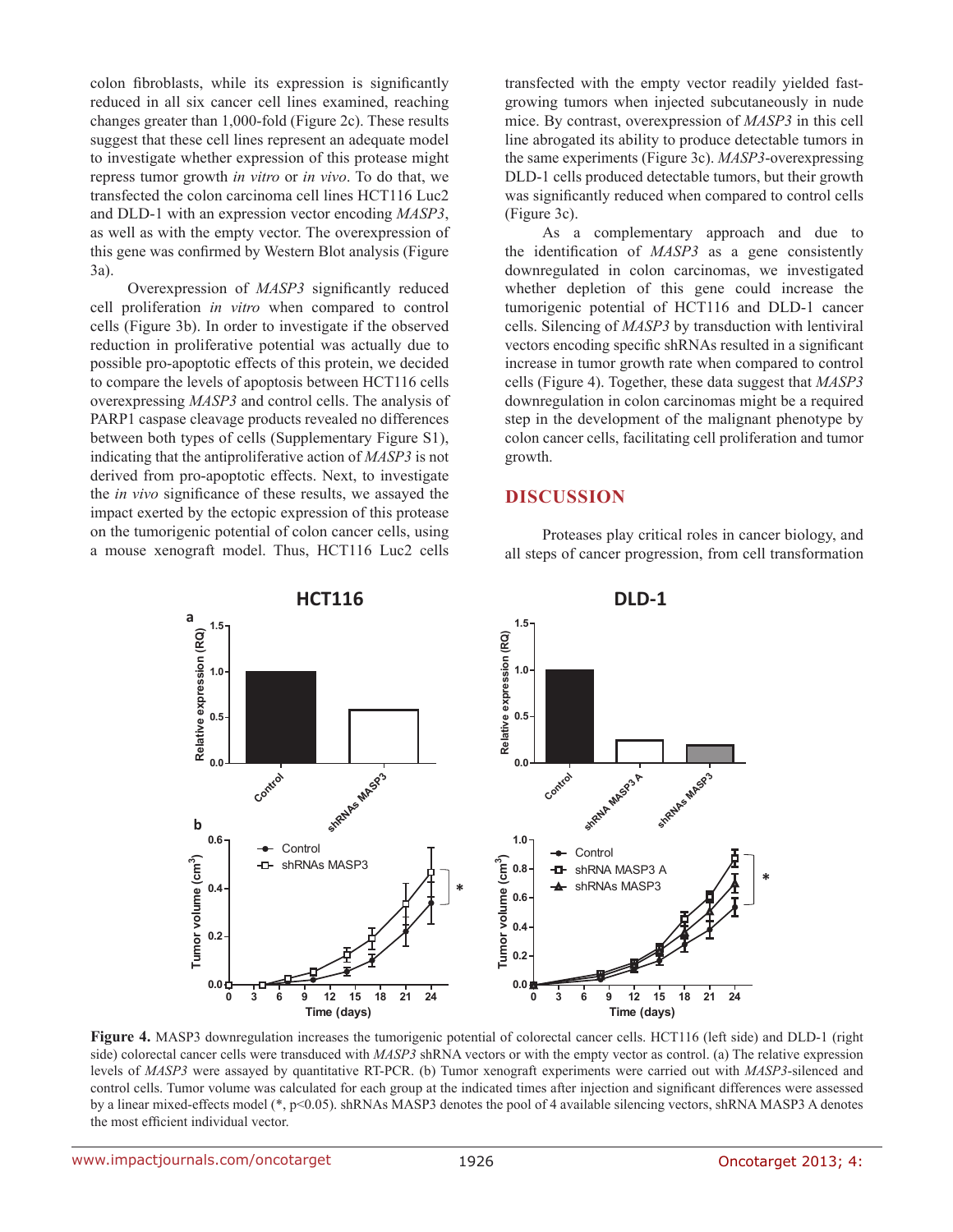to tumor invasion and metastasis, depend on proteolytic activities [8-10]. In consequence, alterations in sequence or expression of protease-encoding genes are probably a nearly universal feature of cancer, prompting us to hypothesize that most, if not all, human cancers present "protease addiction", i.e. an exacerbated dependence on the activity of specific proteolytic enzymes, which potentially constitute valuable targets for anti-cancer therapies [40]. Importantly, not all proteases relevant to cancer biology play cancer-promoting roles, but a growing number of them present anti-tumor properties [22-26]. Taken together, these facts support the interest of implementing reliable procedures for profiling protease expression in human cancers.

Different approaches are currently available that allow global transcriptional profiling of biological samples. Most studies performed in this direction have been based on the use of microarray hybridization platforms, which provide a nearly complete coverage of the human genome, including the degradome. Over the last 15 years, such studies have represented the most powerful tool for global analysis of gene expression and they have generated expression data from tens of thousands of tumor samples [41]. The recent development of RNA-Seq has provided an alternative approach for global transcriptional profiling, with the clear advantage of allowing to detect the expression of previously uncharacterized loci [42]. In this work we have developed a quantitative PCR-based approach for profiling the entire degradome, with the advantages of simplicity, sensitivity and reduced cost compared to the mentioned global approaches.

TLDA-based degradome profiling of colorectal carcinomas uncovered significant transcriptional changes, which preferentially affected to extracellular proteases and inhibitors. This enrichment of extracellular molecules among both overexpressed and downregulated transcripts points to the relevance of the extracellular medium in cancer biology and highlights the relevance of the degradome in its regulation. Remarkably, a significant proportion of protease genes found in this work to be downregulated in colorectal cancer had been reported to be somatically mutated in colorectal or breast cancer. Among these genes, we chose to focus on *MASP3*, which encodes a *bona fide* protease, whose immunological role could be involved in tumor progression. Overexpression of this enzyme in two different colorectal cancer cell lines led to a marked drop of their proliferation in cell culture and to the reduction or abrogation of their tumorigenicity when xenografted in nude mice. Remarkably, shRNA-mediated silencing of *MASP3* increased the tumorigenicity of the assayed colorectal cancer cell lines, despite the already very low basal expression level in these cells. These results, along with the consistently reduced expression of this protease in colorectal carcinomas and cancer cell lines, demonstrate its anticancer effects. It is noteworthy that the experimental system used in this work allowed us to

investigate the biological relevance of MASP3 produced exclusively by the cancer cells, regardless of the levels of this protease synthesized by stromal or inflammatory components of the tumor. The above results indicate that the antitumorigenic effect of MASP3 does not require an alteration of its levels in stromal or inflammatory cells, since these components are expected to be the same in animals injected with control cells or with proteaseoverexpressing cells.

To date, very little is known about the role of MASP3 in tumor development. MASP3 is a mannanbinding lectin-associated serine protease with an immunological role through activation of the complement system [43]. Three different human MASP proteins have been described. MASP1 and 3 are encoded by the same gene, generated by alternative splicing [43]. They share the same heavy chain, but have a different light chain. Even though the expression of both isoforms has been quantified in our TLDA-based study, only *MASP3* showed significant changes in tumor samples compared to normal mucosa. Based on the role of MASP proteins in complement activation, we hypothesized that complement could be involved in MASP3 antitumoral effects. As a first approach to investigate this possibility, we tested in parallel the effects of MASP3 overexpression and silencing on colon cancer proliferation using heat inactivated and noninactivated serum in the culture medium. Since we did not observe any significant difference in these experiments, we cannot conclude that complement is involved in this effect. Natural substrates have not been identified for MASP3, but it has been reported to cleave recombinant insulin-like growth factor binding protein 5 (IGFBP-5*) in vitro* [44]. IGFBP-5, through its binding to IGFs and the regulation of their interaction with IGF receptors, is an essential regulator of several physiological processes [45-46]. Thus, MASP3-mediated cleavage of IGFBP-5 might hinder its ability to bind IGF-I suggesting that this linkage between MASP3 and IGFs could constitute an important mechanism for colon cancer progression. We have explored this possibility by studying the maturation of IGFBP-5 in cells overexpressing *MASP3*, finding that the IGFBP-5 processed products and their relative levels were indistinguishable in control and *MASP3* overexpressing cells (data not shown), indicating that processing of this IGF binding protein does not account for the antitumorigenic effects of MASP3 in colorectal cells. The lack of information on the biochemical properties and function of this protease prevents the design of hypothesisdriven experiments to explore the mechanisms underlying its antitumoral effects in colorectal cells and further studies will be required to identify the MASP-3 substrates involved in its anticancer effects.

In summary, in this work we have designed a new qPCR-based tool for profiling the human degradome in normal and pathological conditions, including cancer. We have used these TLDAs to evaluate protease expression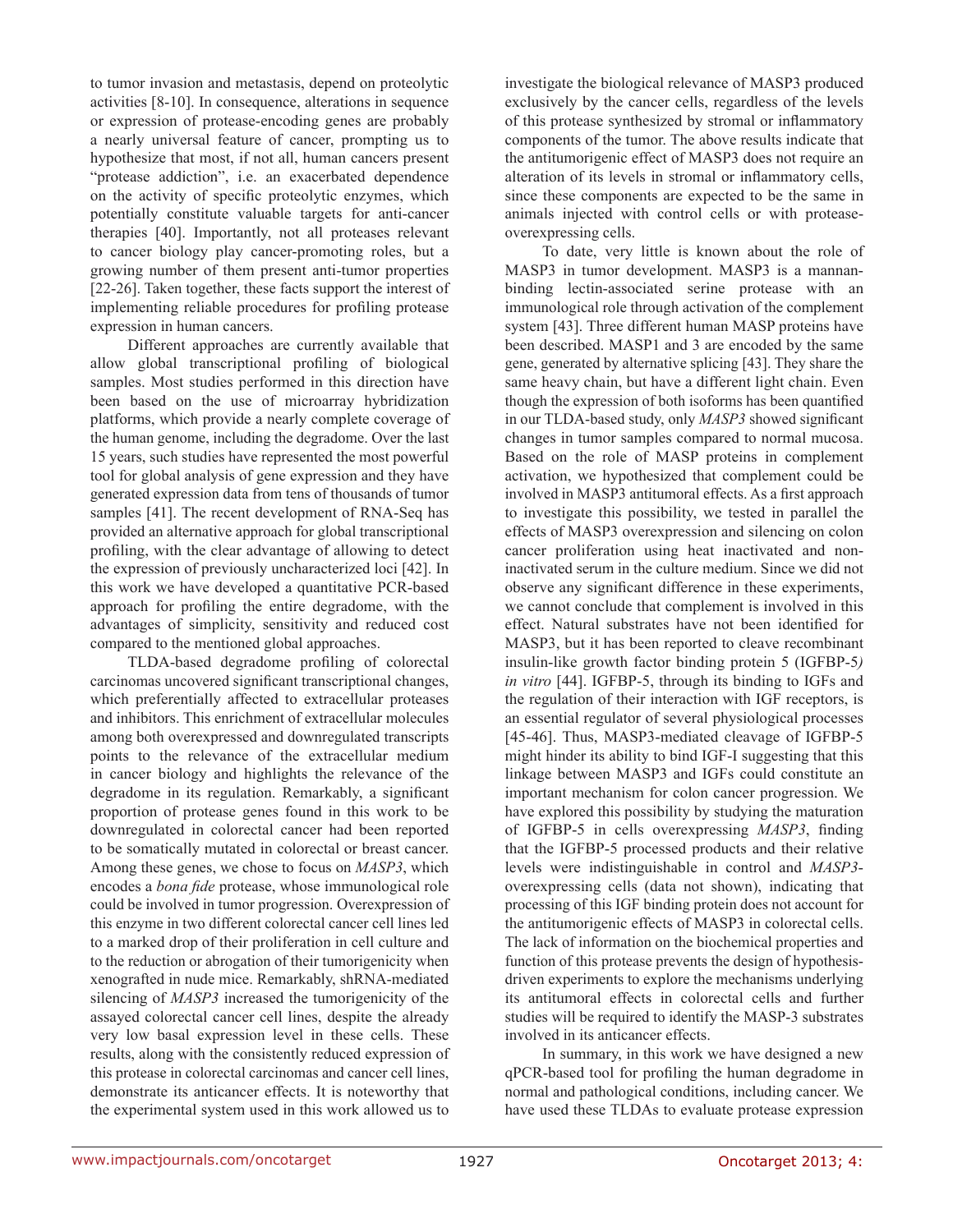levels in colorectal carcinomas with the finding that most proteases with altered expression in these tumors exert their function in the extracellular compartment. In addition, we have found that among repressed proteases there was a higher proportion of genes with somatic mutations in colorectal cancer when compared to upregulated proteases. Further studies with some of these genes have demonstrated that they are consistently repressed in colorectal carcinomas and cancer cell lines when compared to normal colonic mucosa. Additionally, functional analysis have confirmed that *MASP3* is a *bona fide* candidate antitumor protease, as it is either mutated or downregulated in tumor samples, and it plays a role in the regulation of cell proliferation and subcutaneous tumor formation. Taken collectively, these findings strongly support the utility of degradome profiling to identify novel proteases with antitumor functions and provide new insights into the functional diversity of proteases associated with human malignancies.

## **METHODS**

#### **Low-density array design**

The human degradome database [47] was used to design two TaqMan Low Density Arrays (TLDA) containing specific primers and probes for all human proteases and a subset of protease inhibitors (Applied Biosystems). An EP-array was designed for the expression profiling of extracellular proteases and inhibitors, and membrane-bound proteases. Additionally, we designed an IP-array for the analysis of intracellular proteases and inhibitors. As a quality control to measure the number of probes able to detect the expression of a human protease, we performed qPCR with these arrays and using as starting material cDNAs derived from 10 different human tissues (brain, colon, liver, lung, muscle, pancreas, peripheral blood leukocytes, prostate, stomach and testis). Using this approach, more than 96.5% (608/630) of the probes were able to detect the expression of a protease gene in at least some of these tissues.

#### **RNA samples and qPCR amplification**

Colon and rectal carcinoma samples, as well as matched normal mucosa from the same patients were obtained from the Tumor Bank of the Hospital Universitario Central de Asturias (Oviedo, Spain) and from Hospital Clinic (Barcelona, Spain). Surgical specimens were collected in the operating theatre immediately after their removal, and they were quickly transported in an unfixed state to the pathology department. Samples in which time to freezing exceeded 30 min were discarded. Areas with massive ischaemic and/or necrotic phenomena were avoided. Samples were embedded in OCT medium (Bayer), and snap-frozen on liquid nitrogen-freezing isopentane. RNA was obtained from 10 mg of frozen tissue using an RNA purification kit from Qiagen, and the purity and integrity of the RNA was determined using a BioAnalyzer (Agilent Technologies). Only RNA samples with a RIN>=7 were used for degradome expression profiling. One µg of total RNA was used for cDNA synthesis, and qPCR amplification was performed following manufacturer's instructions (Applied Biosystems), using an Applied Biosystems 7900HT Fast Real-Time PCR system. Data analysis was performed with SDS 2.1 (Applied Biosystems).

#### **Immunostaining**

Normal and tumor colorectal samples (n=40) were obtained from the Tumor Bank of the Hospital Universitario Central de Asturias (Oviedo, Spain) and used to evaluate the expression of the most downregulated genes (*MASP3*, *DPP10* and *PCSK2*). Pilot experiments revealed that MASP3 protein expression was reproducibly detected in normal mucosa samples, while antibodies against DPP10 and PCSK2 failed to yield a reliable signal in these samples. Therefore, we decided to focus our analysis on MASP3. The automated system DISCOVERY® (Ventana Medical System, Tucson, AZ) was used to carry out the immunohistochemical protein detection. Sections were deparaffinized and rehydrated in EZ Prep® (Ventana Medical System) for 20 minutes. Antigen retrieval was done by heating (CC1 HCl-Tris buffer solution, pH 9.0) (Ventana Medical System). Endogenous peroxidase activity was blocked with  $H_2O_2$ solution (Inhibitor®, Ventana Medical System) for 4 minutes. Samples were incubated with primary antibody at 37 ºC with polyclonal anti-MASP3 (Atlas Antibodies). Slides were incubated with the secondary antibody (OmniMap® Ventana medical System) for 30 minutes at room temperature. Then, samples were visualized with DAB (3-3´-Diaminobenzidine) (Ventana Medical System). Finally, samples were counterstained with hematoxyline (Ventana Medical System), dehydrated and mounted in Entellan® (Merck, Germany). Sections were studied and photographed (20X) under a light microscope (Nikon-Eclipse 80i).

#### **DNA constructs**

Vector containing human cDNA from *MASP3* was purchased from GeneService. The cDNA was tagged with two consecutive FLAG epitopes in the carboxy terminus and subcloned into the pcDNA3.1 and pCEP-Pu expression vectors. The constructs were verified by capillary sequencing. For RNA interference experiments, four shRNA vectors were purchased for *MASP3* (Open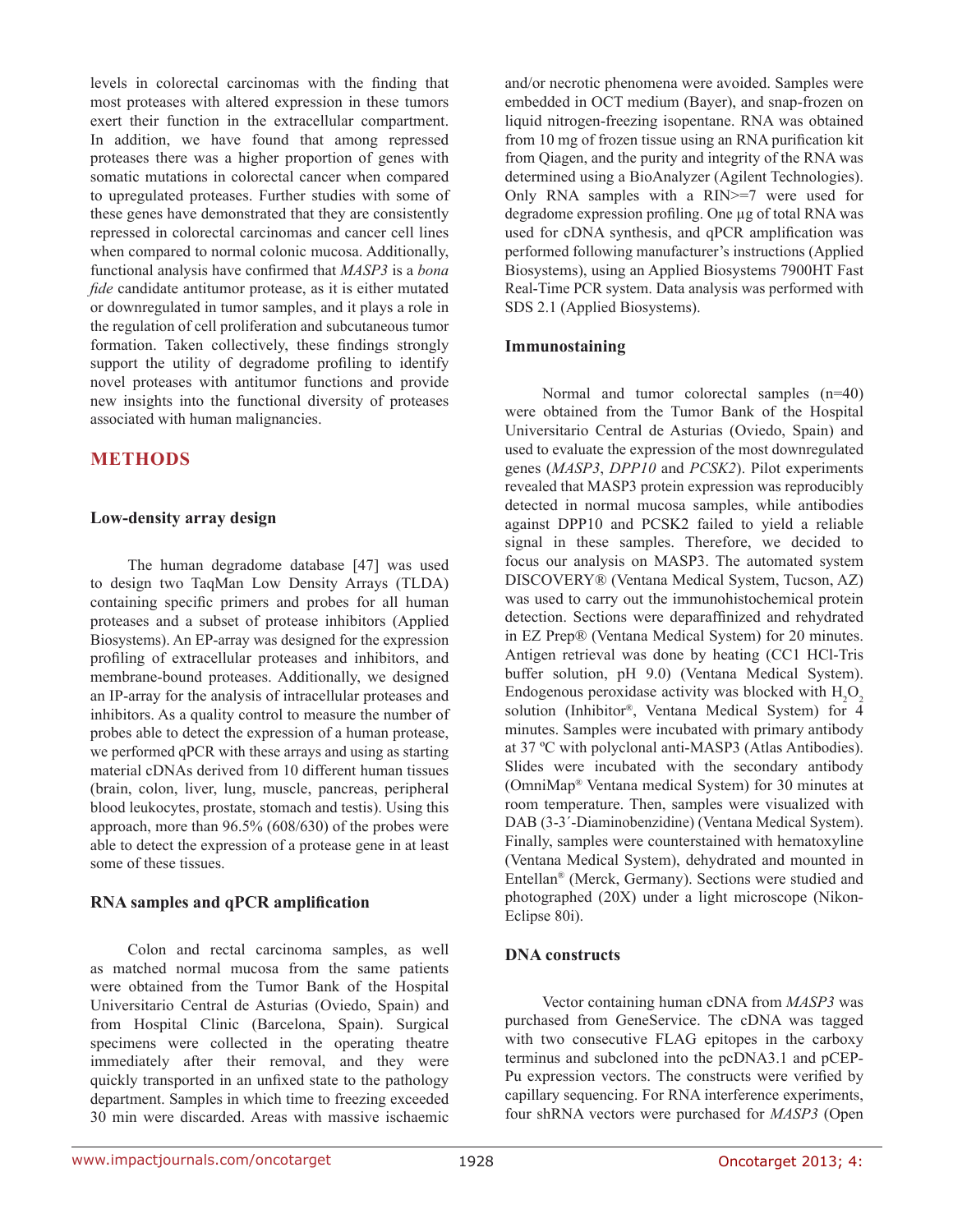Biosystems), and their ability to repress the expression of the protease gene was evaluated by quantitative RT-PCR on RNA samples from cells transduced with the respective vectors, individually and combined. Due to the very low basal expression of this protease, only the complete set combined or the vector designed as *shRNA MASP3 A* produced a significant silencing of this protease in colon cancer cells.

### **Cell culture**

Tumor cell lines 293T, HCT116, SW480, SW620, LoVo, DLD-1, and Caco-2 were purchased from the American Type Culture Collection. The luciferaseexpressing cell line HCT116 Luc2 was purchased from Caliper Life Sciences. Cells were routinely maintained in Dulbecco's modified Eagle's medium (DMEM) containing 10% heat-inactivated fetal bovine serum (FBS), 100 U/ml penicillin and 50 µg/ml streptomycin.

### **Transfection**

HCT116 Luc2 and DLD-1 cells were transfected with a *MASP3* cDNA cloned into pcDNA3.1 and pCEP-Pu, respectively, using Lipofectamine reagent (Invitrogen). Cells were grown at 37 ºC for 2 days in culture medium before changing to selection medium, 1 mg/ml G418 (Invitrogen) for HCT116 Luc2 and 1 µg/ml Puromycin (Sigma) for DLD-1 cells, respectively. After selection, cell populations expressing the desired gene were obtained along with control cell lines transfected with the empty vectors.

## **Viral package and cell infection**

Lentiviruses were packaged in HEK-293T cells using a VSVG-based package system kindly provided by Dr JM Silva (Columbia University, New York, USA). Cells were transfected using TransITs-LT1 Transfection Reagent (Mirus) and a mixture of 2 μg of the desired plasmid and 1 μg of each lentiviral helper, following the manufacturer's instructions. Transfection medium was removed 24 h after transfection and fresh medium was added to the plate. Cell supernatants were collected at 24 and 48 h and filtered through a 0.45-μm sterile filter. HCT116 and DLD-1 cells were seeded in 6-well plates at 20–30% confluence 24 h before infection. The following day, 1 ml of viral supernatant supplemented with 5 mg/ml of polybrene (Millipore) was added to growing cells. This step was repeated twice and cells were left recovering for 24 h in growing media before puromycin selection (1 µg/ ml).

### **Western Blot analysis**

Forty eight hours after transfection, cells were washed twice with 1X PBS and lysed in 50 mM Tris buffer, pH 7.4, containing 150 mM NaCl, 1% Triton X-100, 10 mM EDTA, and complete protease inhibitor cocktail (Roche Applied Science). The protein concentration was evaluated by the bicinchoninic acid technique (BCA protein assay kit; Pierce Biotechnology Inc.). A protein sample (10 μg) was loaded on SDS-polyacrylamide gels. After electrophoresis, gels were electrotransferred onto PVDF filters, and the filters were blocked with 5% nonfat dried milk in TBS-T (TBS with 0.05% Tween-20) and incubated with an anti-FLAG antibody following the recommendations of the supplier (Cell Signalling). After 3 washes with TBS-T, filters were incubated with the corresponding secondary antibody in 1.5% nonfat dry milk in TBS-T, and developed with Immobilon Western Chemiluminescent HRP substrate (Millipore) in a LAS-3000 Imaging System (Fujifilm).

## **Proliferation assay**

To quantify cell proliferation, a Cell Titer 96 Non Radioactive cell proliferation kit was used following manufacturer's instructions (Promega Corp.). Briefly, HCT116 Luc2 and DLD-1 transfected cells were seeded into 96-well plates at a density of 5x103 cells per well (100  $\mu$ l) and incubated at 37 °C, 5% CO, for 4 days. Cell proliferation was quantified by measuring the conversion of a tetrazolium salt into formazan in living cells. At the desired time points  $(0 h, 24 h, 48 h$  and  $72 h$ ),  $15 \mu l$  of Dye solution was added into each well (n=4) and cells were incubated at 37 ºC for 2 h. Then, 100 µl of solubilization/ stop mixture was added into each well. After 1 h of incubation at 37 ºC the absorbance was measured at 570 nm with a Power Wave XS Microplate reader (Biotek). Then, each point was normalized with time 0 h and mean ± SEM was calculated and represented. Statistical significance was assessed using a non-parametric Mann Whitney-Wilcoxon test  $(*, p<0.05; **, p<0.001)$ .

## **Mouse xenograft model**

Six-week-old athymic Nude-Foxn1nu/nu mice (Charles River) were used for tumor xenograft experiments with HCT116 Luc2 and DLD-1 cell lines, transfected with pcDNA3 or pCEP-Pu constructs or HCT116 and DLD-1 cell lines transduced with shRNA vectors. Eight mice were used for each experiment. Both flanks of each animal were injected subcutaneously with  $2 \times 10^6$  (HCT116 Luc2) or  $3 \times 10^6$  (DLD-1) cells in 100 μl PBS resulting in eight flanks per construction. To monitor growth of tumors derived from HCT116 Luc2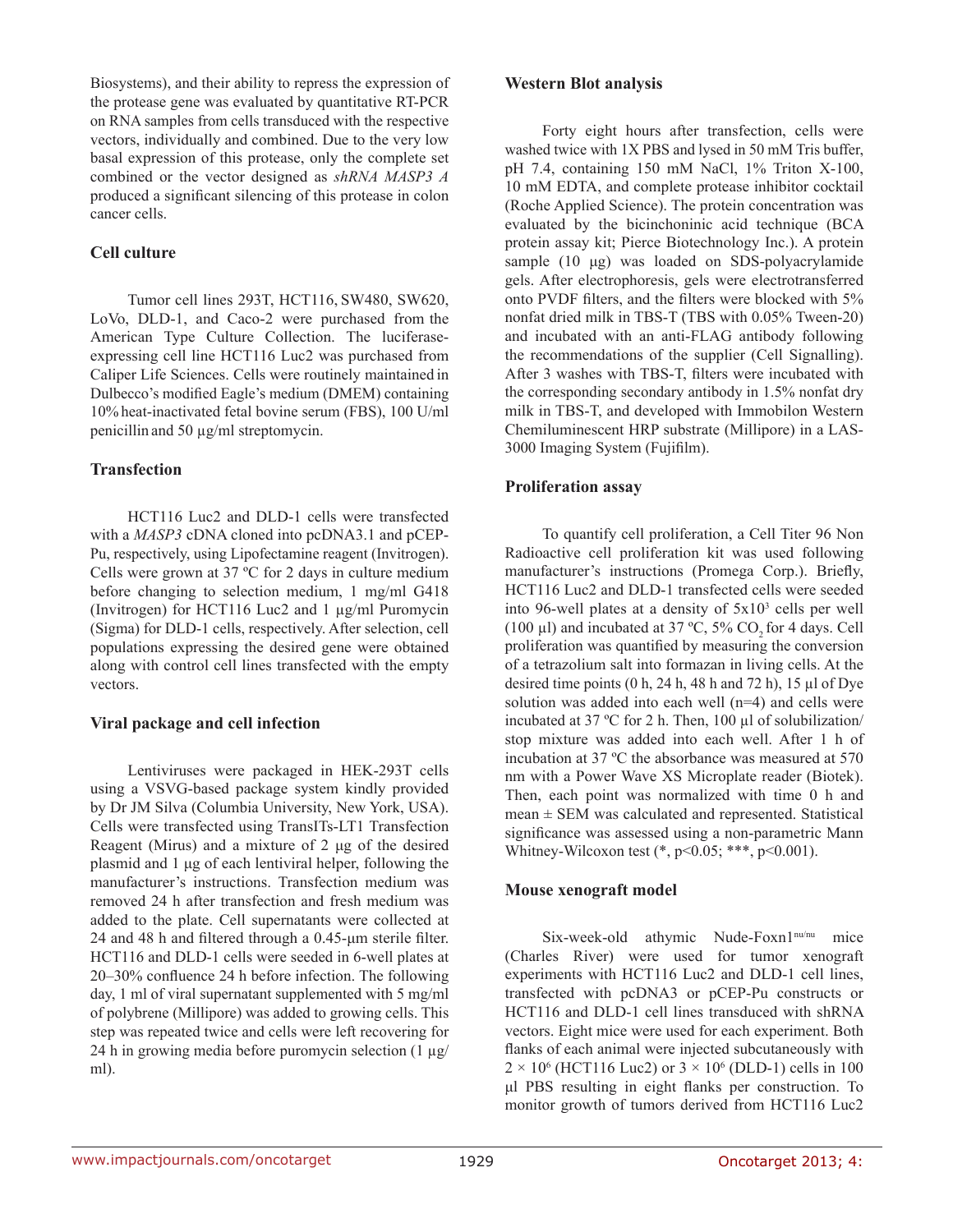cells (transfected with the *MASP3* expression vector or with empty pcDNA3.1), tumor size was measured every week by chemiluminescence detection using a Xenogen IVIS system (Caliper Life Sciences). Normalized photon flux  $\pm$  SEM was calculated for each group. For xenografts of colon cancer cells without a luciferase reporter, tumor size was measured twice a week with a caliper and tumor volume was determined using the formula: V=0.4 x A x B2 , where A is the largest and B is the smallest dimension of the tumor. For both types of measurements, significant differences were assessed by a linear mixed-effects model  $(*, p<0.05).$ 

### **ACKNOWLEDGMENTS**

We thank S. Álvarez, M. Fernández and D. Álvarez for excellent technical assistance, X. Cristina (Applied Biosystems) for help in the design of the low density arrays and R. González for helpful comments. This work has been supported by grants from Ministerio de Ciencia e Innovación-Spain, Fundación "M. Botín", and European Union (FP7 MicroEnviMet). The Instituto Universitario de Oncología is supported by Obra Social Cajastur and Acción Transversal del Cáncer-RTICC.

## **REFERENCES**

- 1. Lopez-Otin C and Bond JS. Proteases: multifunctional enzymes in life and disease. J Biol Chem. 2008; 283(45):30433-30437.
- 2. Turk B, Turk DS and Turk V. Protease signalling: the cutting edge. EMBO J. 2012.
- 3. Puente XS and Lopez-Otin C. A genomic analysis of rat proteases and protease inhibitors. Genome Res. 2004; 14(4):609-622.
- 4. Puente XS, Gutierrez-Fernandez A, Ordonez GR, Hillier LW and Lopez-Otin C. Comparative genomic analysis of human and chimpanzee proteases. Genomics. 2005; 86(6):638-647.
- 5. Quesada V, Velasco G, Puente XS, Warren WC and Lopez-Otin C. Comparative genomic analysis of the zebra finch degradome provides new insights into evolution of proteases in birds and mammals. BMC Genomics. 2010; 11(1):220.
- 6. Lopez-Otin C and Overall CM. Protease degradomics: a new challenge for proteomics. Nat Rev Mol Cell Biol. 2002; 3(7):509-519.
- 7. Overall CM and Lopez-Otin C. Strategies for MMP inhibition in cancer: innovations for the post-trial era. Nat Rev Cancer. 2002; 2(9):657-672.
- 8. Kessenbrock K, Plaks V and Werb Z. Matrix metalloproteinases: regulators of the tumor microenvironment. Cell. 2010; 141(1):52-67.
- 9. Lopez-Otin C and Hunter T. The regulatory crosstalk

between kinases and proteases in cancer. Nat Rev Cancer. 2010; 10(4):278-292.

- 10. Mason SD and Joyce JA. Proteolytic networks in cancer. Trends Cell Biol. 2011; 21(4):228-237.
- 11. Wei X, Prickett TD, Viloria CG, Molinolo A, Lin JC, Cardenas-Navia I, Cruz P, Rosenberg SA, Davies MA, Gershenwald JE, Lopez-Otin C and Samuels Y. Mutational and functional analysis reveals ADAMTS18 metalloproteinase as a novel driver in melanoma. Mol Cancer Res. 2010; 8(11):1513-1525.
- 12. Wei X, Moncada-Pazos A, Cal S, Soria-Valles C, Gartner J, Rudloff U, Lin JC, Rosenberg SA, Lopez-Otin C and Samuels Y. Analysis of the disintegrin-metalloproteinases family reveals ADAM29 and ADAM7 are often mutated in melanoma. Hum Mutat. 2011; 32(6):E2148-2175.
- 13. Saggar S, Chernoff KA, Lodha S, Horev L, Kohl S, Honjo RS, Brandt HR, Hartmann K and Celebi JT. CYLD mutations in familial skin appendage tumours. J Med Genet. 2008; 45(5):298-302.
- 14. Harbour JW, Onken MD, Roberson ED, Duan S, Cao L, Worley LA, Council ML, Matatall KA, Helms C and Bowcock AM. Frequent mutation of BAP1 in metastasizing uveal melanomas. Science. 2010; 330(6009):1410-1413.
- 15. Honma K, Tsuzuki S, Nakagawa M, Tagawa H, Nakamura S, Morishima Y and Seto M. TNFAIP3/A20 functions as a novel tumor suppressor gene in several subtypes of non-Hodgkin lymphomas. Blood. 2009; 114(12):2467-2475.
- 16. Soung YH, Lee JW, Kim SY, Jang J, Park YG, Park WS, Nam SW, Lee JY, Yoo NJ and Lee SH. CASPASE-8 gene is inactivated by somatic mutations in gastric carcinomas. Cancer Res. 2005; 65(3):815-821.
- 17. Harada K, Toyooka S, Shivapurkar N, Maitra A, Reddy JL, Matta H, Miyajima K, Timmons CF, Tomlinson GE, Mastrangelo D, Hay RJ, Chaudhary PM and Gazdar AF. Deregulation of caspase 8 and 10 expression in pediatric tumors and cell lines. Cancer Res. 2002; 62(20):5897-5901.
- 18. Gupta GP, Nguyen DX, Chiang AC, Bos PD, Kim JY, Nadal C, Gomis RR, Manova-Todorova K and Massague J. Mediators of vascular remodelling co-opted for sequential steps in lung metastasis. Nature. 2007; 446(7137):765-770.
- 19. Joyce JA, Baruch A, Chehade K, Meyer-Morse N, Giraudo E, Tsai FY, Greenbaum DC, Hager JH, Bogyo M and Hanahan D. Cathepsin cysteine proteases are effectors of invasive growth and angiogenesis during multistage tumorigenesis. Cancer Cell. 2004; 5(5):443-453.
- 20. Urban P, Vuaroqueaux V, Labuhn M, Delorenzi M, Wirapati P, Wight E, Senn HJ, Benz C, Eppenberger U and Eppenberger-Castori S. Increased expression of urokinasetype plasminogen activator mRNA determines adverse prognosis in ErbB2-positive primary breast cancer. J Clin Oncol. 2006; 24(26):4245-4253.
- 21. Luise C, Capra M, Donzelli M, Mazzarol G, Jodice MG, Nuciforo P, Viale G, Di Fiore PP and Confalonieri S. An atlas of altered expression of deubiquitinating enzymes in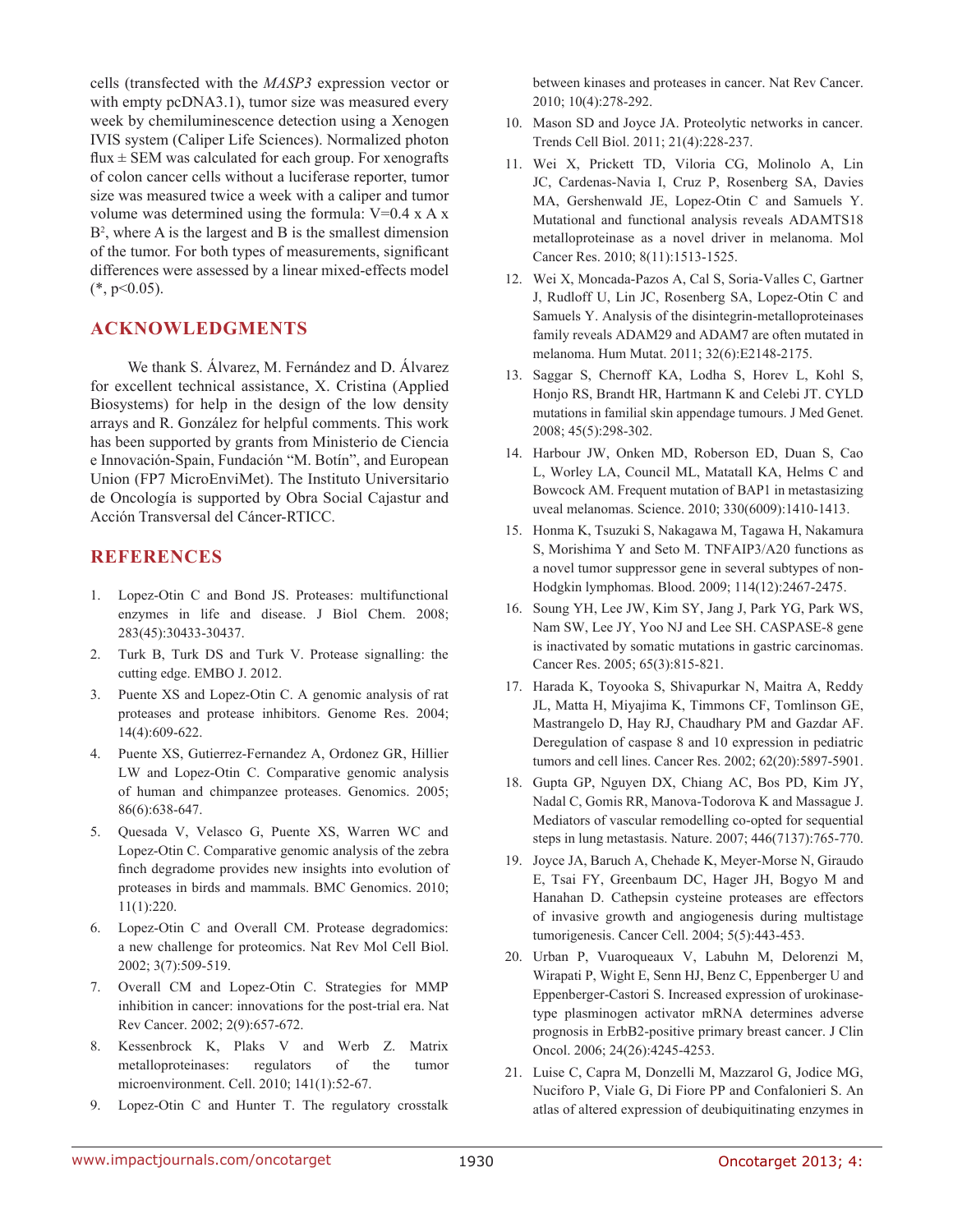human cancer. PLoS One. 2011; 6(1):e15891.

- 22. Lopez-Otin C and Matrisian LM. Emerging roles of proteases in tumour suppression. Nat Rev Cancer. 2007; 7(10):800-808.
- 23. Fraile JM, Quesada V, Rodriguez D, Freije JM and Lopez-Otin C. Deubiquitinases in cancer: new functions and therapeutic options. Oncogene. 2012; 31(19):2373-2388.
- 24. Balbin M, Fueyo A, Tester AM, Pendas AM, Pitiot AS, Astudillo A, Overall CM, Shapiro SD and Lopez-Otin C. Loss of collagenase-2 confers increased skin tumor susceptibility to male mice. Nat Genet. 2003; 35(3):252- 257.
- 25. Acuff HB, Sinnamon M, Fingleton B, Boone B, Levy SE, Chen X, Pozzi A, Carbone DP, Schwartz DR, Moin K, Sloane BF and Matrisian LM. Analysis of host- and tumor-derived proteinases using a custom dual species microarray reveals a protective role for stromal matrix metalloproteinase-12 in non-small cell lung cancer. Cancer Res. 2006; 66(16):7968-7975.
- 26. Houghton AM, Grisolano JL, Baumann ML, Kobayashi DK, Hautamaki RD, Nehring LC, Cornelius LA and Shapiro SD. Macrophage elastase (matrix metalloproteinase-12) suppresses growth of lung metastases. Cancer Res. 2006; 66(12):6149-6155.
- 27. Sjoblom T, Jones S, Wood LD, Parsons DW, Lin J, Barber TD, Mandelker D, Leary RJ, Ptak J, Silliman N, Szabo S, Buckhaults P, Farrell C, Meeh P, Markowitz SD, Willis J, et al. The consensus coding sequences of human breast and colorectal cancers. Science. 2006; 314(5797):268-274.
- 28. Puente XS, Pinyol M, Quesada V, Conde L, Ordonez GR, Villamor N, Escaramis G, Jares P, Bea S, Gonzalez-Diaz M, Bassaganyas L, Baumann T, Juan M, Lopez-Guerra M, Colomer D, Tubio JM, et al. Whole-genome sequencing identifies recurrent mutations in chronic lymphocytic leukaemia. Nature. 2011; 475(7354):101-105.
- 29. Quesada V, Conde L, Villamor N, Ordonez GR, Jares P, Bassaganyas L, Ramsay AJ, Bea S, Pinyol M, Martinez-Trillos A, Lopez-Guerra M, Colomer D, Navarro A, Baumann T, Aymerich M, Rozman M, et al. Exome sequencing identifies recurrent mutations of the splicing factor SF3B1 gene in chronic lymphocytic leukemia. Nat Genet. 2012; 44(1):47-52.
- 30. Stratton MR. Exploring the genomes of cancer cells: progress and promise. Science. 2011; 331(6024):1553- 1558.
- 31. Goerge T, Barg A, Schnaeker EM, Poppelmann B, Shpacovitch V, Rattenholl A, Maaser C, Luger TA, Steinhoff M and Schneider SW. Tumor-derived matrix metalloproteinase-1 targets endothelial proteinase-activated receptor 1 promoting endothelial cell activation. Cancer Res. 2006; 66(15):7766-7774.
- 32. Lynch CC, Crawford HC, Matrisian LM and McDonnell S. Epidermal growth factor upregulates matrix metalloproteinase-7 expression through activation of PEA3

transcription factors. Int J Oncol. 2004; 24(6):1565-1572.

- 33. Henkhaus RS, Gerner EW and Ignatenko NA. Kallikrein 6 is a mediator of K-RAS-dependent migration of colon carcinoma cells. Biol Chem. 2008; 389(6):757-764.
- 34. McIver CM, Lloyd JM, Hewett PJ and Hardingham JE. Dipeptidase 1: a candidate tumor-specific molecular marker in colorectal carcinoma. Cancer Lett. 2004; 209(1):67-74.
- 35. Wilson CL, Heppner KJ, Labosky PA, Hogan BL and Matrisian LM. Intestinal tumorigenesis is suppressed in mice lacking the metalloproteinase matrilysin. Proc Natl Acad Sci U S A. 1997; 94(4):1402-1407.
- 36. Lind GE, Kleivi K, Meling GI, Teixeira MR, Thiis-Evensen E, Rognum TO and Lothe RA. ADAMTS1, CRABP1, and NR3C1 identified as epigenetically deregulated genes in colorectal tumorigenesis. Cell Oncol. 2006; 28(5-6):259- 272.
- 37. Bister VO, Salmela MT, Karjalainen-Lindsberg ML, Uria J, Lohi J, Puolakkainen P, Lopez-Otin C and Saarialho-Kere U. Differential expression of three matrix metalloproteinases, MMP-19, MMP-26, and MMP-28, in normal and inflamed intestine and colon cancer. Dig Dis Sci. 2004; 49(4):653-661.
- 38. Viloria CG, Obaya AJ, Moncada-Pazos A, Llamazares M, Astudillo A, Capella G, Cal S and Lopez-Otin C. Genetic inactivation of ADAMTS15 metalloprotease in human colorectal cancer. Cancer Res. 2009; 69(11):4926-4934.
- 39. Wood LD, Parsons DW, Jones S, Lin J, Sjoblom T, Leary RJ, Shen D, Boca SM, Barber T, Ptak J, Silliman N, Szabo S, Dezso Z, Ustyanksky V, Nikolskaya T, Nikolsky Y, et al. The genomic landscapes of human breast and colorectal cancers. Science. 2007; 318(5853):1108-1113.
- 40. Freije JM, Fraile JM and Lopez-Otin C. Protease addiction and synthetic lethality in cancer. Front Oncol. 2011; 1:25.
- 41. Quackenbush J. Microarray analysis and tumor classification. N Engl J Med. 2006; 354(23):2463-2472.
- 42. Bradford JR, Hey Y, Yates T, Li Y, Pepper SD and Miller CJ. A comparison of massively parallel nucleotide sequencing with oligonucleotide microarrays for global transcription profiling. BMC Genomics. 2010; 11:282.
- 43. Schwaeble W, Dahl MR, Thiel S, Stover C and Jensenius JC. The mannan-binding lectin-associated serine proteases (MASPs) and MAp19: four components of the lectin pathway activation complex encoded by two genes. Immunobiology. 2002; 205(4-5):455-466.
- 44. Cortesio CL and Jiang W. Mannan-binding lectin-associated serine protease 3 cleaves synthetic peptides and insulin-like growth factor-binding protein 5. Arch Biochem Biophys. 2006; 449(1-2):164-170.
- 45. Tonner E, Allan G, Shkreta L, Webster J, Whitelaw CB and Flint DJ. Insulin-like growth factor binding protein-5 (IGFBP-5) potentially regulates programmed cell death and plasminogen activation in the mammary gland. Adv Exp Med Biol. 2000; 480:45-53.
- 46. Akkiprik M, Feng Y, Wang H, Chen K, Hu L, Sahin